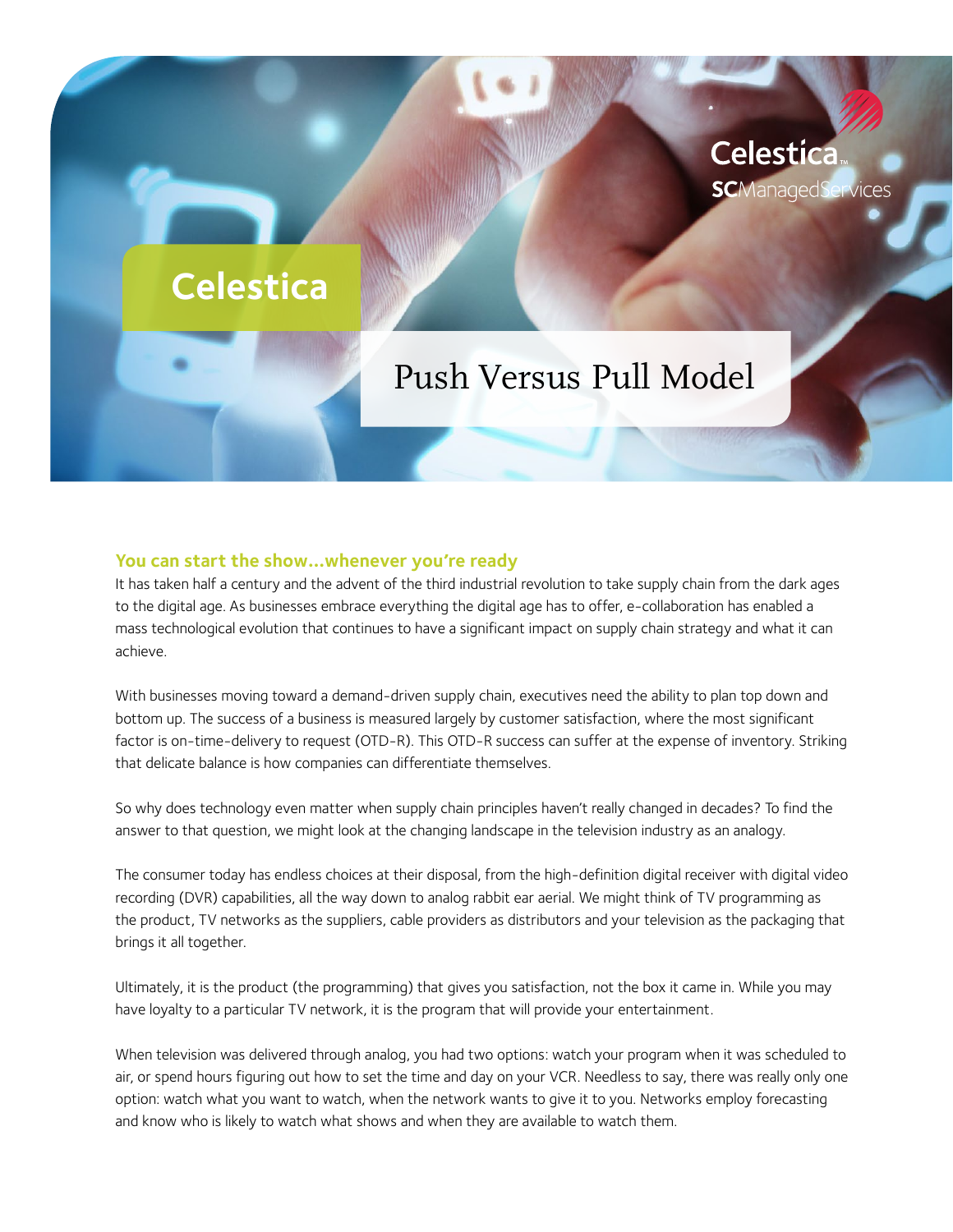But along comes the digital age and the world of TV entertainment is turned upside down. Or so you would think.

Does anyone actually watch TV as per the defined TV network schedule anymore? Surprisingly, many viewers still receive their programming via the push model and remain at the mercy of the traditional television schedule. There are complexities to taking advantage of technologies such as DVR and online streaming, as well as additional costs.

Similarly, when it comes to supply chain strategy, push strategy replenishment gets product from raw material to the consumer's door, and if the product is unique enough, of high quality, and captures the consumers' imagination, the product will be successful. However, this happens on the supplier's schedule, and not necessarily on the consumers'.

Push strategy enables planned material delivery so that production can meet a specified demand within a defined schedule. Product planning is optimized though the ERP system's ability to cascade independent demand down to the dependent levels through MRP. That dependent demand is then handed off to the next supplier as independent demand and the MRP cycle is repeated for as many nodes as are required to get down to the raw material. Each node's MRP is optimized independently, otherwise known as single-stage optimization.

Push strategy works wonderfully when demand is predictable, but there are challenges when forecast accuracy is poor, whether this is due to the customer's ever-changing mind or a failure in S&OP. The OEM's suppliers' performance also contributes to the misalignment of supply and demand. Capacity, material constraints, quality or delivery are all supply challenges. If it is a multi-echelon supply chain, the lag is associated with the flowing demand through the entire supply chain, particularly where there are many nodes or where nodes are made up of multiple companies in partnership. As each node optimizes its operation, any buffering done creates a larger gap for the node that supplies it, thus the potential for disconnection becomes an exponential risk. This is otherwise known as the Bullwhip effect ["Industrial Dynamics," Forrester, 1961].

# Bullwhip Effect:

A supply chain phenomenon, first recognized by Jay Forrester in "Industrial Dynamics" in 1961. The concept is that as customer demand is considered at the node that makes contact with the end user, that node will tone up or down the demand the OEM plans for based on historical experience. When the next supplying node performs the same demand adjustment, the resulting modified demand is amplified, and this repeats as the independent demand flows as dependent demand through the supply chain. In extreme cases, the lack of actual demand compared with the forecasted demand will cause the opposite reaction on the next cycle, which causes a pattern similar to a bullwhip being lashed.

# Multi-Echelon Supply Chain:

A multi-echelon supply chain is defined as a network of multiple tiers of supply nodes. It can be as simple as two tiers, one node at each tier, or as complex as several tiers with multiple nodes at each tier. Demand flows upstream from the end user through to the last supplier, and supply flows downstream from the last supplier through to the end user, with information ideally flowing in both directions.

Some of the risks inherent in this strategy are poor cash flow performance as capital gets tied up in unwanted inventory, incurred costs due to holding inventory (storage, scrap, errors and omissions claims, interest on borrowing), lost capacity due to production of undesired product and poor OTD-R performance (shortage of capacity and material to build for unplanned demand).

However, there are ways to keep supply and demand on the same path in a push environment. Excellent flow of communication between customer, OEM and suppliers; a tactical focus on exception management and; extra effort and overtime to manage the growing number of exceptions are all ways to combat the challenges and risks.

If the effects of the decoupling of supply and demand are not mitigated, the result can be missed sales opportunity and excess inventory. As well, in an effort to use up this unneeded inventory, product either needs to be "pushed" to the end customer at a margin loss when they do not really want it, or

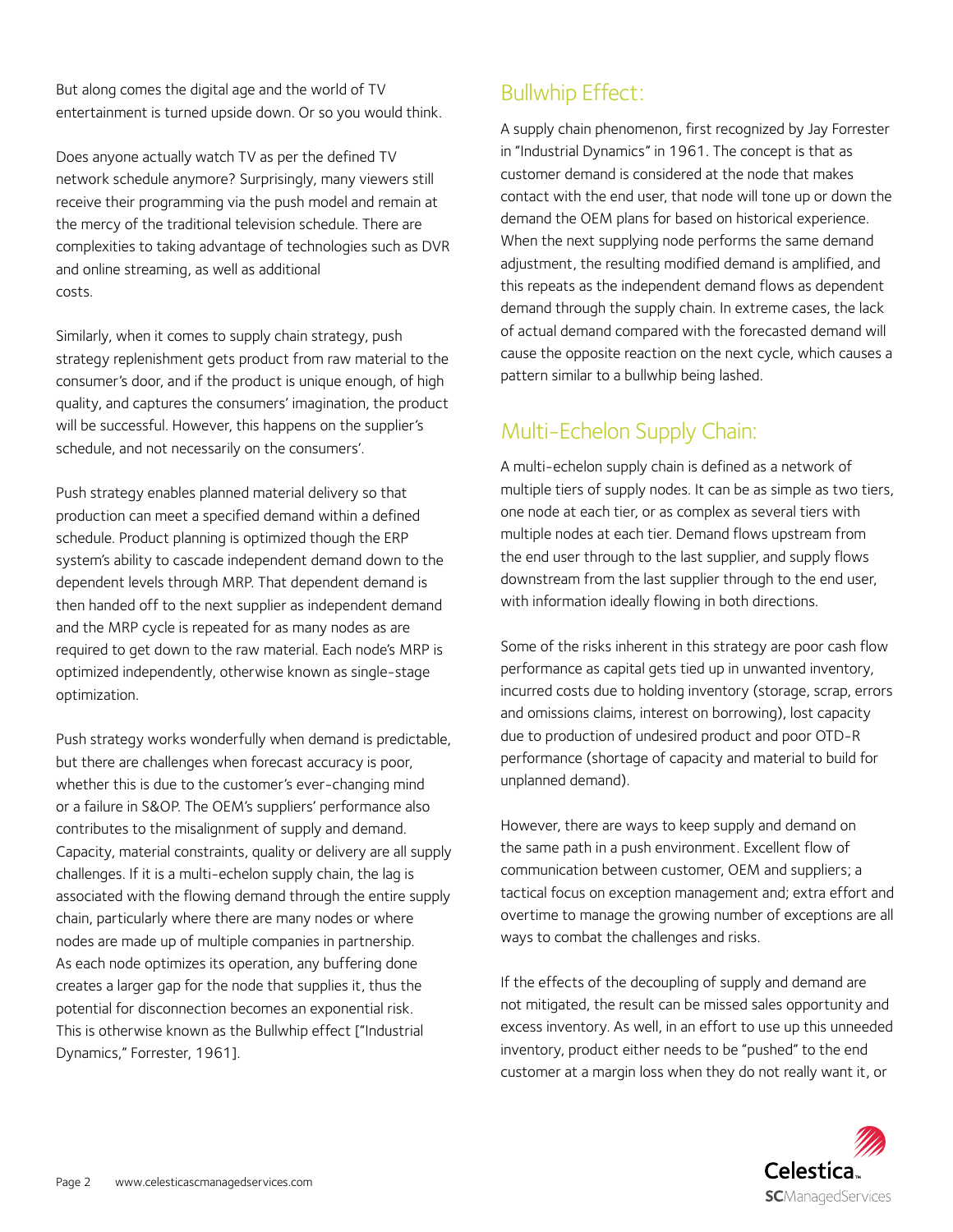inventory is left unsold and the business incurs costs to hold it. In a push model, throughput is controlled and inventory is observed.

## Push Model:

- production approximation based on anticipated demand
- slower reaction to demand change
- higher inventory
- waste
- inventory management through firefighting
- on-time-delivery to request across all products low

## The alternative to the push model is the "pull" model.

Going back to our TV analogy, with the advent of the DVR and online services, consumers now have the ability to watch what they want, when they want, where they want and to their heart's content. While the customer has the ability to "pull" what they want, the TV networks have been slow to embrace this change. Those who have grasped the innovation, both customer and supplier alike, are reaping the benefits of efficiency and convenience. In much the same way, advanced optimization tools have opened the door for pull systems to excel in today's fast-paced business environment, but industry has been slow to react.

A pull-driven supply chain functions using a series of pull signals to trigger replenishment of stock. Starting from customer order pull, it triggers a cascading set of pulls throughout the supply chain. Each node has a calculated reorder point (ROP), which includes a quantity to cover a defined going rate based on lead time as well as strategically placed inventory buffers to allow constraints to be scheduled. The size of the buffers complements lean manufacturing principles, correctly positioning buffer stock to manage the gate and better react to unplanned demand fluctuations.

Using an advanced inventory optimization application allows an entire supply chain to be sized in a synchronous optimization cycle, and great systems can complete the task so quickly that monthly or quarterly ROP resizing becomes a thing of the past. This is known as multi-echelon optimization. The system is agile enough to essentially

adjust in real time to changing demand. Inventory liability is limited to the buffer sizing as unrealized forecast is perished as the reorder point prevents further production if demand reduces unexpectedly. The bullwhip effect seen in the push model is mitigated by the fact that buffers are optimized as a total system as opposed to independently, so small demand does not become amplified.

One of the challenges of the pull system is that companies have invested heavily in their ERP systems, and these systems do not handle ROP well without customization. Another challenge of using advanced optimization applications is that they require subject matter experts to fully optimize the system. Because the best of these applications are still relatively new, the expertise pool is limited. Businesses must enlist a good applications provider, and/or find a partner who has the expertise, or grow the skill in-house.

As with any system, identifying the risks in the system is paramount for success.

A "held up" trigger can pose a risk to OTD-R for a period equal to the signal delay if not managed effectively. When an issue arises that causes an order to go unfulfilled, the resulting pent-up demand can lead to an unnatural break in the normal consumption rhythm. If not counteracted, it can have a cascading effect on upstream nodes, as a required pull signal will be held up along the entire chain. The good news is that the remedy can be systematically applied. Regular sizing reviews and utilization of the single-use kanban (SUK) process provide early detection and require minimal effort to maintain the right beat rate.

# Single-Use Kanban:

In a consumption-based pull model, there are instances when a reorder point is sized for a going rate where certain spikes are excluded as part of the sizing, or an unexpected spike in demand results, which the reorder point cannot handle. The single-use kanban (SUK) does as its name suggests and allows replenishment beyond the normal level for a defined period. This period is usually from the time the SUK is created to the moment consumption for that "spike" occurs. SUKs may also be used for managing very

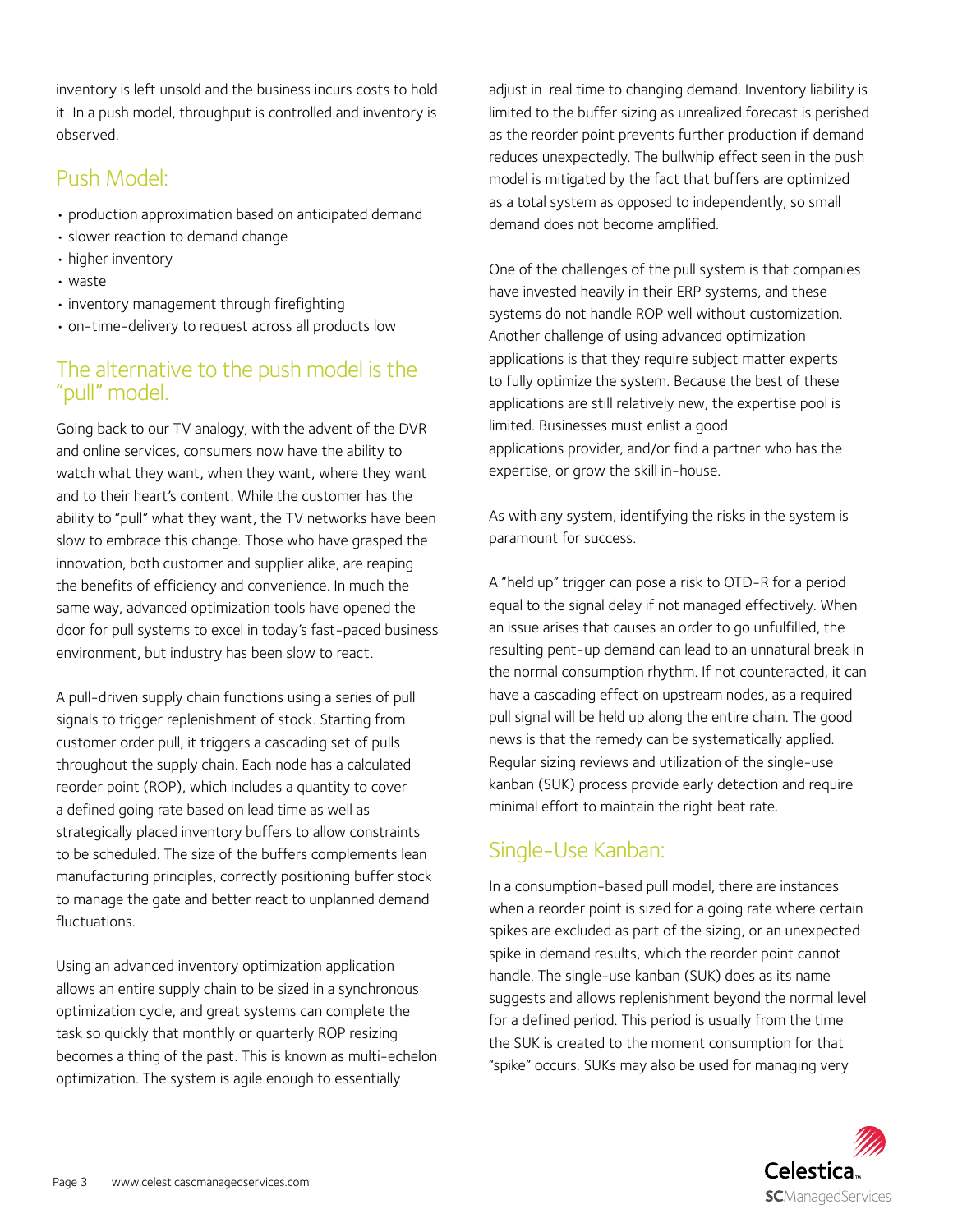infrequently ordered or special-order items where it is preferable to have the item planned via common strategy rather than held in stock.

Using a pull system in conjunction with an advanced optimization application provides improved service level and a reduction of overall inventory. This is because buffers are right-sized, based on a combination of historical forecast performance, statistical models, service level and product life cycle. It also more quickly and naturally reacts to changes in demand. As an added bonus, endto-end sizing allows for visibility to liability of the entire supply chain. In a pull model, inventory is controlled and throughput is observed.

### Pull Model:

- production precision based on actual consumption
- agile enough to keep up with changing demand
- lower overall inventory
- waste reduction
- inventory management through visual/systematic process
- on-time-delivery to request across all products high

Ultimately, each business needs to make a decision on replenishment strategy based on the maturity of their supply chain and relationships with their supply partners. Regardless of pull or push, there are key factors that allow the system to be successful.

# Key Factors of Success

- Identify root cause of forecast accuracy issues at the root of many inventory and on-time-delivery to request (OTD-R) issues is inaccurate forecast. A systematic, data-driven process for monitoring and improving performance is paramount
- Plan for every part through proper segmentation, every item, from customer-facing product down to subassembly and component should have a supply strategy that drives to the right level of exception management
- Manage exceptions processes need to be enabled that allow the supply chain team to plan the majority of the items with minimal intervention, allowing for strict focus on super A-class items, critical components and unplanned shortages
- Enable an agile supply chain depending on the length of the S&OP cycle and the amount of time it takes to propagate demand from customer-facing node down to lower- tier suppliers, decisions made today may take weeks before they are realized at the lower levels of the supply network. Eliminating this lag enables a true demand-driven supply chain while optimizing inventory levels

In a perfect world, a single strategy should be able to handle a supply chain very well, and indeed most companies are forced to employ a single system. With the advancement of hardware technology and, more importantly, applications technology, the pull system has overtaken the push system in many ways. Many companies have embraced lean culture, which is a perfect complement to the pull system. In an environment where delivery and inventory are key indicators of success, having the ability to optimize the entire supply chain based on defined service level and acceptable cost of inventory, plan top down and bottom up, see the possible risks, and make quantitative and qualitative decisions based on those risks, it isn't difficult to see why pull strategy replenishment is on the rise across every industry.

The next time you sit down to watch your favourite show, ask yourself, am I watching this now because I am forced to watch it now, or because I choose to watch it now? If you are forced to watch now, you had better hurry, you may have missed the start of your program. If you choose to watch it now, press play whenever you are ready, and enjoy the show.